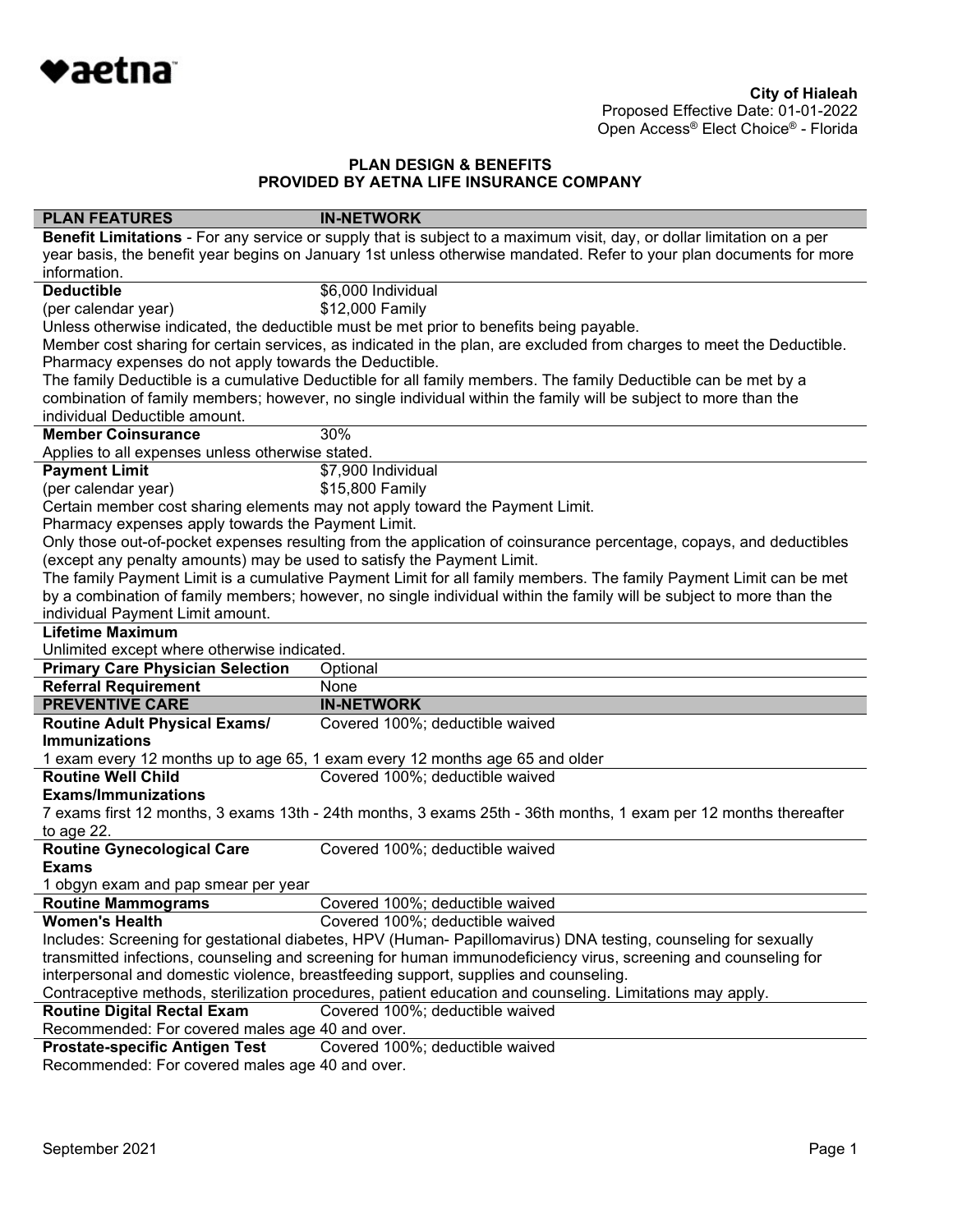

| <b>Colorectal Cancer Screening</b>                                                     | Covered 100%; deductible waived                                                                                     |  |
|----------------------------------------------------------------------------------------|---------------------------------------------------------------------------------------------------------------------|--|
| Recommended: For all members age 45 and over.                                          |                                                                                                                     |  |
| <b>Routine Eye Exams</b>                                                               | <b>Not Covered</b>                                                                                                  |  |
| <b>Routine Hearing Screening</b>                                                       | Covered 100%; deductible waived                                                                                     |  |
| <b>PHYSICIAN SERVICES</b>                                                              | <b>IN-NETWORK</b>                                                                                                   |  |
| <b>Office Visits to Non-Specialist</b>                                                 | \$10 office visit copay; deductible waived                                                                          |  |
|                                                                                        | Includes services of an internist, general physician, family practitioner or pediatrician.                          |  |
| <b>Specialist Office Visits</b>                                                        | \$60 office visit copay; deductible waived                                                                          |  |
| <b>Hearing Exams</b>                                                                   | Not Covered                                                                                                         |  |
| <b>Pre-Natal Maternity</b>                                                             | Covered 100%; deductible waived                                                                                     |  |
| <b>Walk-in Clinics</b>                                                                 | \$10 office visit copay; deductible waived                                                                          |  |
|                                                                                        | <b>Designated Walk-in Clinics</b>                                                                                   |  |
|                                                                                        | Covered 100%; deductible waived                                                                                     |  |
|                                                                                        | Walk-in Clinics are free-standing health care facilities that (a) may be located in or with a pharmacy, drug store, |  |
|                                                                                        | supermarket or other retail store; and (b) provide limited medical care and services on a scheduled or unscheduled  |  |
|                                                                                        | basis. Urgent care centers, emergency rooms, the outpatient department of a hospital, ambulatory surgical centers,  |  |
| and physician offices are not considered to be Walk-in Clinics.                        |                                                                                                                     |  |
| <b>Allergy Testing</b>                                                                 | Your cost sharing is based on the type of service and where it is performed                                         |  |
| <b>Allergy Injections</b>                                                              | Your cost sharing is based on the type of service and where it is performed                                         |  |
| <b>DIAGNOSTIC PROCEDURES</b>                                                           | <b>IN-NETWORK</b>                                                                                                   |  |
| <b>Diagnostic X-ray</b>                                                                | Covered 100%; deductible waived                                                                                     |  |
| (other than Complex Imaging Services)                                                  |                                                                                                                     |  |
|                                                                                        | If performed as a part of a physician office visit and billed by the physician, expenses are covered subject to the |  |
| applicable physician's office visit member cost sharing.                               |                                                                                                                     |  |
| <b>Diagnostic Laboratory</b>                                                           | Covered 100%; deductible waived                                                                                     |  |
|                                                                                        | If performed as a part of a physician office visit and billed by the physician, expenses are covered subject to the |  |
| applicable physician's office visit member cost sharing.                               |                                                                                                                     |  |
| <b>Diagnostic Outpatient Complex</b>                                                   | \$75 copay; deductible waived                                                                                       |  |
| Imaging                                                                                | If performed as a part of a physician office visit and billed by the physician, expenses are covered subject to the |  |
| applicable physician's office visit member cost sharing.                               |                                                                                                                     |  |
| <b>EMERGENCY MEDICAL CARE</b>                                                          | <b>IN-NETWORK</b>                                                                                                   |  |
| <b>Urgent Care Provider</b>                                                            | \$50 office visit copay; deductible waived                                                                          |  |
| <b>Non-Urgent Use of Urgent Care</b>                                                   | Not Covered                                                                                                         |  |
| Provider                                                                               |                                                                                                                     |  |
| <b>Emergency Room</b>                                                                  | \$350 copay; deductible waived                                                                                      |  |
| Copay waived if admitted                                                               |                                                                                                                     |  |
| Non-Emergency Care in an                                                               | <b>Not Covered</b>                                                                                                  |  |
| <b>Emergency Room</b>                                                                  |                                                                                                                     |  |
| <b>Emergency Use of Ambulance</b>                                                      | Covered 100%; deductible waived                                                                                     |  |
| Non-Emergency Use of Ambulance                                                         | <b>Not Covered</b>                                                                                                  |  |
| <b>HOSPITAL CARE</b>                                                                   | <b>IN-NETWORK</b>                                                                                                   |  |
| <b>Inpatient Coverage</b>                                                              | 30%; after deductible                                                                                               |  |
|                                                                                        | Your cost sharing applies to all covered benefits incurred during your inpatient stay.                              |  |
| <b>Inpatient Maternity Coverage</b>                                                    | 30%; after deductible                                                                                               |  |
| (includes delivery and postpartum                                                      |                                                                                                                     |  |
| care)                                                                                  |                                                                                                                     |  |
| Your cost sharing applies to all covered benefits incurred during your inpatient stay. |                                                                                                                     |  |
| <b>Outpatient Hospital Expenses</b>                                                    | 30%; after deductible                                                                                               |  |
|                                                                                        | Your cost sharing applies to all covered benefits incurred during your outpatient visit.                            |  |
|                                                                                        |                                                                                                                     |  |
|                                                                                        |                                                                                                                     |  |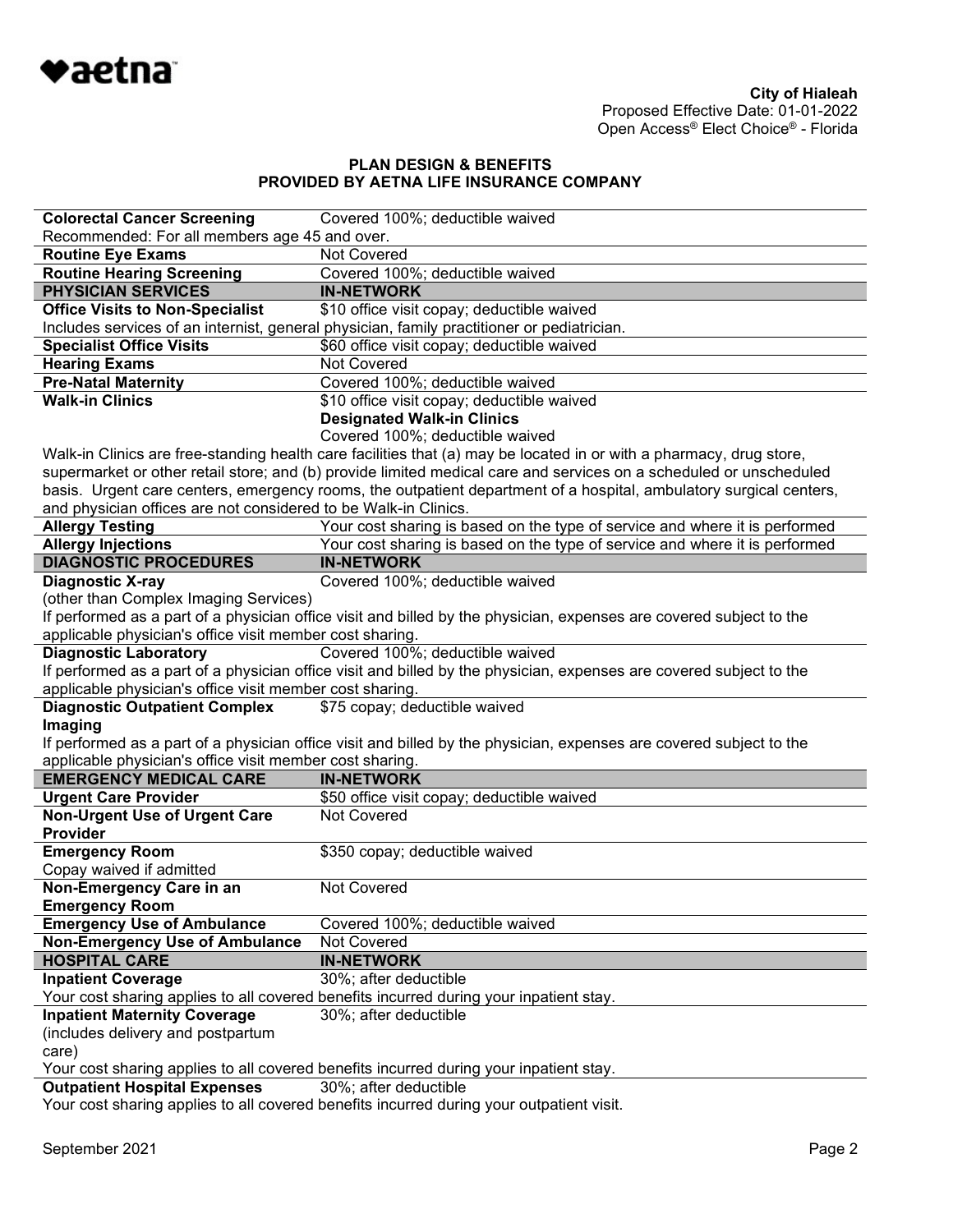

| <b>Outpatient Surgery - Hospital</b>                                                                  | 30%; after deductible                                                                                                    |
|-------------------------------------------------------------------------------------------------------|--------------------------------------------------------------------------------------------------------------------------|
|                                                                                                       | Your cost sharing applies to all covered benefits incurred during your outpatient visit.                                 |
| <b>Outpatient Surgery - Freestanding</b>                                                              | \$250 copay; deductible waived                                                                                           |
| <b>Facility</b>                                                                                       |                                                                                                                          |
|                                                                                                       | Your cost sharing applies to all covered benefits incurred during your outpatient visit.                                 |
| <b>MENTAL HEALTH SERVICES</b>                                                                         | <b>IN-NETWORK</b>                                                                                                        |
| Inpatient                                                                                             | 30%; after deductible                                                                                                    |
|                                                                                                       | Your cost sharing applies to all covered benefits incurred during your inpatient stay.                                   |
| <b>Mental Health Office Visits</b>                                                                    | \$60 copay; deductible waived                                                                                            |
|                                                                                                       | Your cost sharing applies to all covered benefits incurred during your outpatient visit.                                 |
| <b>Other Mental Health Services</b>                                                                   | Covered 100%; deductible waived                                                                                          |
| <b>SUBSTANCE ABUSE</b>                                                                                | <b>IN-NETWORK</b>                                                                                                        |
| Inpatient                                                                                             | 30%; after deductible                                                                                                    |
|                                                                                                       | Your cost sharing applies to all covered benefits incurred during your inpatient stay.                                   |
| <b>Residential Treatment Facility</b>                                                                 | 30%; after deductible                                                                                                    |
| <b>Substance Abuse Office Visits</b>                                                                  | \$60 copay; deductible waived                                                                                            |
|                                                                                                       | Your cost sharing applies to all covered benefits incurred during your outpatient visit.                                 |
| <b>Other Substance Abuse Services</b>                                                                 | Covered 100%; deductible waived                                                                                          |
| <b>OTHER SERVICES</b>                                                                                 | <b>IN-NETWORK</b>                                                                                                        |
| <b>Skilled Nursing Facility</b>                                                                       | Covered 100%; deductible waived                                                                                          |
| Limited to 30 days per year                                                                           |                                                                                                                          |
|                                                                                                       | Your cost sharing applies to all covered benefits incurred during your inpatient stay.                                   |
| <b>Home Health Care</b>                                                                               | Covered 100%; deductible waived                                                                                          |
|                                                                                                       | Limited to 60 visits per year. Coverage includes nutritional counseling and services of a medical social worker.         |
| Private Duty Nursing not covered                                                                      |                                                                                                                          |
|                                                                                                       | Limited to 3 intermittent visits per day by a participating home health care agency; 1 visit equals a period of 4 hrs or |
| less.                                                                                                 |                                                                                                                          |
| <b>Hospice Care - Inpatient</b>                                                                       | Covered 100%; deductible waived                                                                                          |
|                                                                                                       | Your cost sharing applies to all covered benefits incurred during your inpatient stay.                                   |
| <b>Hospice Care - Outpatient</b>                                                                      | Covered 100%; deductible waived                                                                                          |
|                                                                                                       | Your cost sharing applies to all covered benefits incurred during your outpatient visit.<br><b>Not Covered</b>           |
| <b>Private Duty Nursing - Outpatient</b>                                                              |                                                                                                                          |
| <b>Outpatient Short-Term</b><br><b>Rehabilitation</b>                                                 | \$60 copay; deductible waived                                                                                            |
| Limited to 60 visits per year.                                                                        |                                                                                                                          |
|                                                                                                       |                                                                                                                          |
| Includes speech, physical, occupational therapy<br><b>Spinal Manipulation Therapy</b>                 | \$60 copay; deductible waived                                                                                            |
| Limited to 60 visits per year                                                                         |                                                                                                                          |
| <b>Acupuncture</b>                                                                                    | \$10 copay; deductible waived                                                                                            |
| Limited to 10 visits per year                                                                         |                                                                                                                          |
| <b>Habilitative Physical Therapy</b>                                                                  |                                                                                                                          |
|                                                                                                       |                                                                                                                          |
|                                                                                                       | Refer to MBH Outpatient Mental Health All Other                                                                          |
| <b>Habilitative Occupational Therapy</b>                                                              | Refer to MBH Outpatient Mental Health All Other                                                                          |
| <b>Habilitative Speech Therapy</b>                                                                    | Refer to MBH Outpatient Mental Health All Other                                                                          |
| <b>Autism Behavioral Therapy</b>                                                                      | Refer to MBH Outpatient Mental Health                                                                                    |
| Covered same as any other Outpatient Mental Health benefit<br><b>Autism Applied Behavior Analysis</b> | Refer to MBH Outpatient Mental Health Other Services                                                                     |
|                                                                                                       |                                                                                                                          |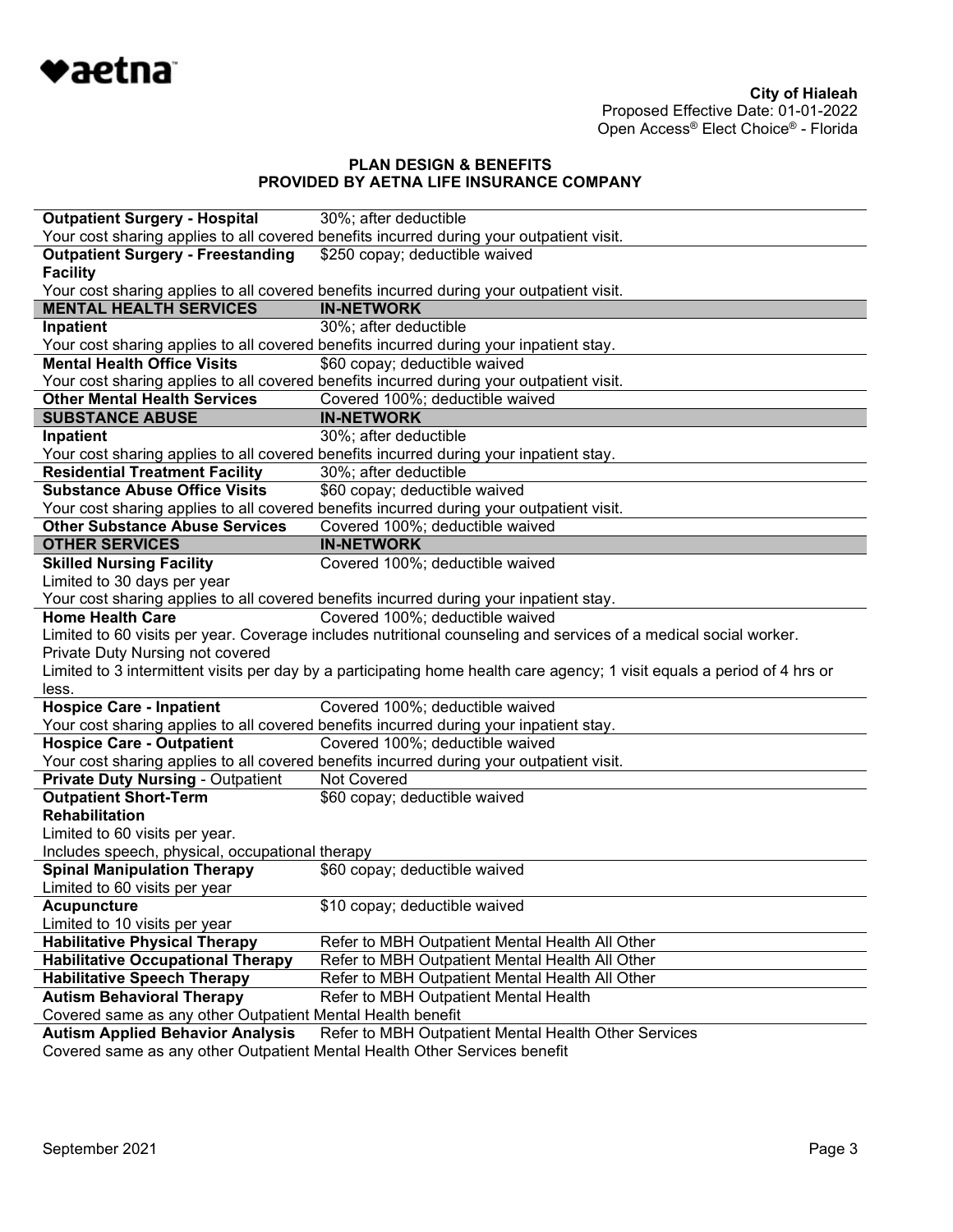

| <b>Autism Physical Therapy</b>                                    | Refer to MBH Outpatient Mental Health All Other                                                                            |  |
|-------------------------------------------------------------------|----------------------------------------------------------------------------------------------------------------------------|--|
| <b>Autism Occupational Therapy</b>                                | Refer to MBH Outpatient Mental Health All Other                                                                            |  |
| <b>Autism Speech Therapy</b>                                      | Refer to MBH Outpatient Mental Health All Other                                                                            |  |
| <b>Durable Medical Equipment</b>                                  | Covered 100%; deductible waived                                                                                            |  |
| Diabetic Supplies -- (if not covered                              | Covered same as any other medical expense.                                                                                 |  |
| under Pharmacy benefit)                                           |                                                                                                                            |  |
| <b>Affordable Care Act Mandated</b>                               | Covered 100%; deductible waived                                                                                            |  |
| <b>Women's Contraceptives</b>                                     |                                                                                                                            |  |
| <b>Women's Contraceptive drugs and</b>                            | Covered 100%; deductible waived                                                                                            |  |
| devices not obtainable at a                                       |                                                                                                                            |  |
| pharmacy                                                          |                                                                                                                            |  |
| <b>Infusion Therapy</b>                                           | \$60 copay; deductible waived                                                                                              |  |
| Administered in the home or                                       |                                                                                                                            |  |
| physician's office                                                |                                                                                                                            |  |
| <b>Infusion Therapy</b>                                           | Your cost sharing is based on the type of service and where it is performed                                                |  |
| Administered in an outpatient hospital                            |                                                                                                                            |  |
| department or freestanding facility                               |                                                                                                                            |  |
| <b>Vision Eyewear</b>                                             | Not Covered                                                                                                                |  |
| <b>Transplants</b>                                                | 30%; after deductible                                                                                                      |  |
|                                                                   | Preferred coverage is provided at an IOE contracted facility only.                                                         |  |
| <b>Bariatric Surgery</b>                                          | <b>Not Covered</b>                                                                                                         |  |
|                                                                   | Your cost sharing applies to all covered benefits incurred during your inpatient stay.                                     |  |
| <b>FAMILY PLANNING</b>                                            | <b>IN-NETWORK</b>                                                                                                          |  |
| <b>Infertility Treatment</b>                                      | Your cost sharing is based on the type of service and where it is performed                                                |  |
| Diagnosis and treatment of the underlying medical condition only. |                                                                                                                            |  |
| <b>Advanced Reproductive</b>                                      | 30%; after deductible                                                                                                      |  |
| <b>Technology (ART)</b>                                           |                                                                                                                            |  |
|                                                                   | ART coverage includes: In vitro fertilization (IVF), zygote intrafallopian transfer (ZIFT), gamete intrafallopian transfer |  |
|                                                                   | (GIFT), cryopreserved embryo transfers, intracytoplasmic sperm injection (ICSI) or ovum microsurgery.                      |  |
|                                                                   | Limited to 3 courses of treatment per member's lifetime. Maximum applies to all procedures covered by any of our           |  |
| plans except where prohibited by law.                             |                                                                                                                            |  |
| <b>Comprehensive Infertility Services</b>                         | 30%; after deductible                                                                                                      |  |
|                                                                   | Coverage includes artificial insemination and ovulation induction limited to six courses of treatment combined, per        |  |
|                                                                   | member lifetime. Lifetime maximum applies to all procedures covered by any of our plans except where prohibited by         |  |
| law.                                                              |                                                                                                                            |  |
| <b>Vasectomy</b>                                                  | Your cost sharing is based on the type of service and where it is performed                                                |  |
| <b>Tubal Ligation</b>                                             | Covered 100%; deductible waived                                                                                            |  |
| <b>PHARMACY</b>                                                   | <b>IN-NETWORK</b>                                                                                                          |  |
| <b>Pharmacy Plan Type</b>                                         | Advanced Control Plan - Aetna                                                                                              |  |
| <b>Preferred Generic Drugs</b>                                    |                                                                                                                            |  |
| Retail                                                            | \$10 copay                                                                                                                 |  |
| <b>Mail Order</b>                                                 | \$20 copay                                                                                                                 |  |
| <b>Preferred Brand-Name Drugs</b>                                 |                                                                                                                            |  |
| <b>Retail</b>                                                     | \$50 copay                                                                                                                 |  |
| <b>Mail Order</b>                                                 | $$100$ copay                                                                                                               |  |
| Non-Preferred Generic and Brand-Name Drugs                        |                                                                                                                            |  |
| Retail                                                            | \$75 copay                                                                                                                 |  |
| <b>Mail Order</b>                                                 | $$150$ copay                                                                                                               |  |
| <b>Retail Out-of-Network Coverage</b>                             | Not Covered                                                                                                                |  |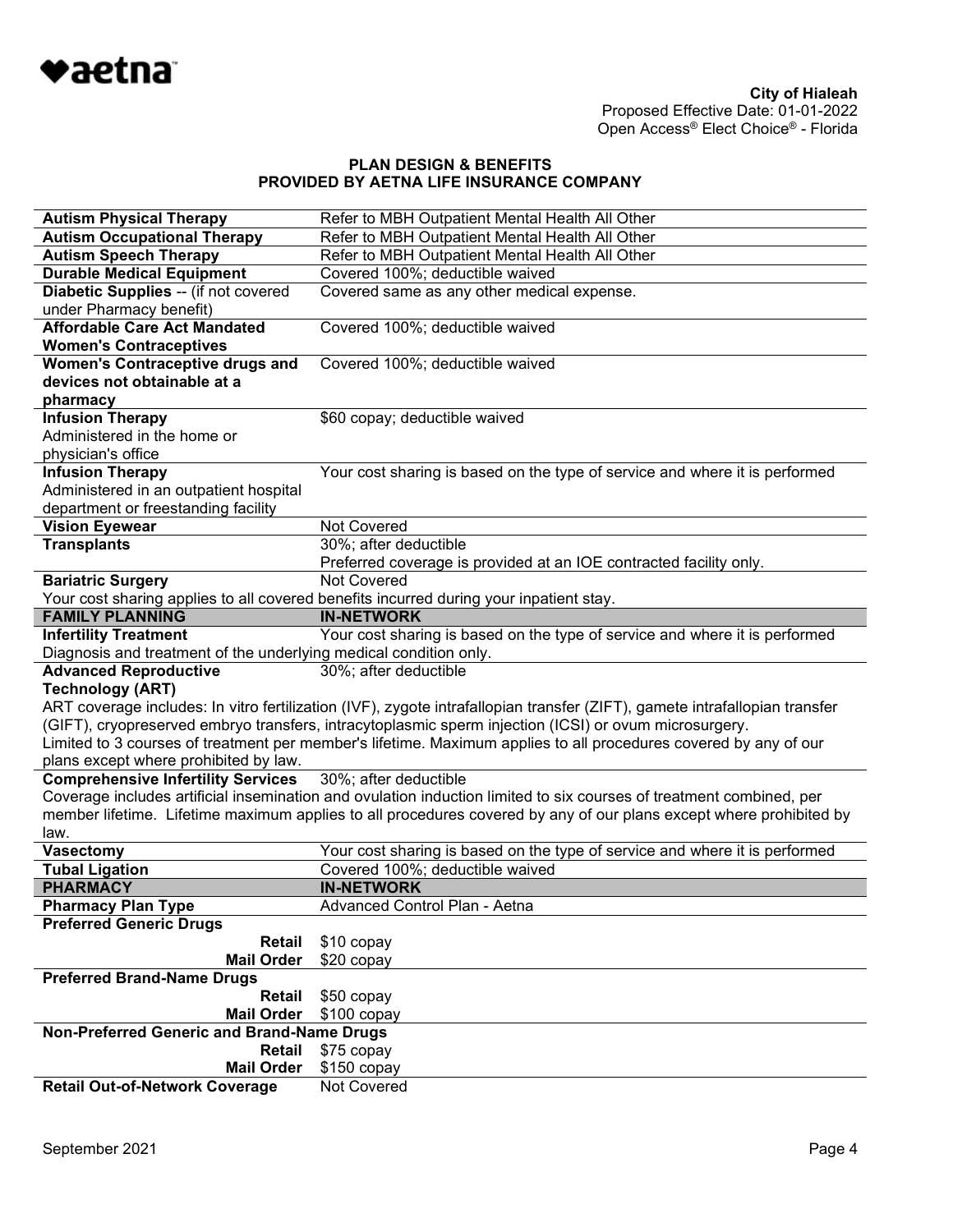

| <b>Specialty Drugs</b>                                                |                                                                                                                                                                                                                                          |
|-----------------------------------------------------------------------|------------------------------------------------------------------------------------------------------------------------------------------------------------------------------------------------------------------------------------------|
| <b>Preferred Specialty</b>                                            | 20%                                                                                                                                                                                                                                      |
| <b>Non-Preferred Specialty</b>                                        | 20%                                                                                                                                                                                                                                      |
| <b>Pharmacy Day Supply and Requirements</b>                           |                                                                                                                                                                                                                                          |
| Retail                                                                | Up to a 30 day supply from Aetna National Network                                                                                                                                                                                        |
| <b>Mail Order</b>                                                     | A 31-90 day supply from CVS Caremark® Mail Service Pharmacy                                                                                                                                                                              |
| <b>Specialty</b>                                                      | Up to a 30 day supply                                                                                                                                                                                                                    |
|                                                                       | All prescription fills must be through our preferred specialty pharmacy                                                                                                                                                                  |
|                                                                       | network.                                                                                                                                                                                                                                 |
|                                                                       | Advanced Control Formulary Aetna Insured List                                                                                                                                                                                            |
|                                                                       | Choose Generics - If the member or the physician requests brand-name when generic is available, the member pays                                                                                                                          |
|                                                                       | the applicable copay plus the difference between the generic price and the brand-name price.                                                                                                                                             |
|                                                                       | Plan Includes: Diabetic supplies and Contraceptive drugs and devices obtainable from a pharmacy.<br>A limited list of over-the-counter medications are covered when filled with a prescription.                                          |
| Oral chemotherapy drugs covered 100%                                  |                                                                                                                                                                                                                                          |
| Precertification and quantity limits included                         |                                                                                                                                                                                                                                          |
| Step Therapy included                                                 |                                                                                                                                                                                                                                          |
| Seasonal Vaccinations covered 100% in-network                         |                                                                                                                                                                                                                                          |
| Preventive Vaccinations covered 100% in-network                       |                                                                                                                                                                                                                                          |
| One transition fill allowed within 90 days of member's effective date |                                                                                                                                                                                                                                          |
|                                                                       | Affordable Care Act mandated female contraceptives and preventive medications covered 100% in-network.                                                                                                                                   |
| <b>GENERAL PROVISIONS</b>                                             |                                                                                                                                                                                                                                          |
| <b>Dependents Eligibility</b>                                         | Spouse, children from birth to age 26 regardless of student status.                                                                                                                                                                      |
|                                                                       | Plans are provided by: Aetna Health Inc. While this material is believed to be accurate as of the production date, it is                                                                                                                 |
| subject to change.                                                    |                                                                                                                                                                                                                                          |
|                                                                       | Health benefits and health insurance plans contain exclusions and limitations. Not all health services are covered.                                                                                                                      |
|                                                                       | See plan documents for a complete description of benefits, exclusions, limitations and conditions of coverage. Plan                                                                                                                      |
|                                                                       | features and availability may vary by location and are subject to change. You may be responsible for the health care                                                                                                                     |
|                                                                       | provider's full charges for any non-covered services, including circumstances where you have exceeded a benefit limit<br>contained in the plan. Providers are independent contractors and are not our agents. Provider participation may |
|                                                                       | change without notice. We do not provide care or guarantee access to health services.                                                                                                                                                    |
|                                                                       | This plan does not cover all health care expenses and includes exclusions and limitations. Members should refer to                                                                                                                       |
|                                                                       | their plan documents to determine which health care services are covered and to what extent. The following is a                                                                                                                          |
|                                                                       | partial list of services and supplies that are generally not covered. However, your plan documents may contain                                                                                                                           |
|                                                                       | exceptions to this list based on state mandates or the plan design or rider(s) purchased by your employer.                                                                                                                               |
|                                                                       |                                                                                                                                                                                                                                          |
|                                                                       |                                                                                                                                                                                                                                          |
|                                                                       |                                                                                                                                                                                                                                          |
|                                                                       |                                                                                                                                                                                                                                          |
|                                                                       |                                                                                                                                                                                                                                          |